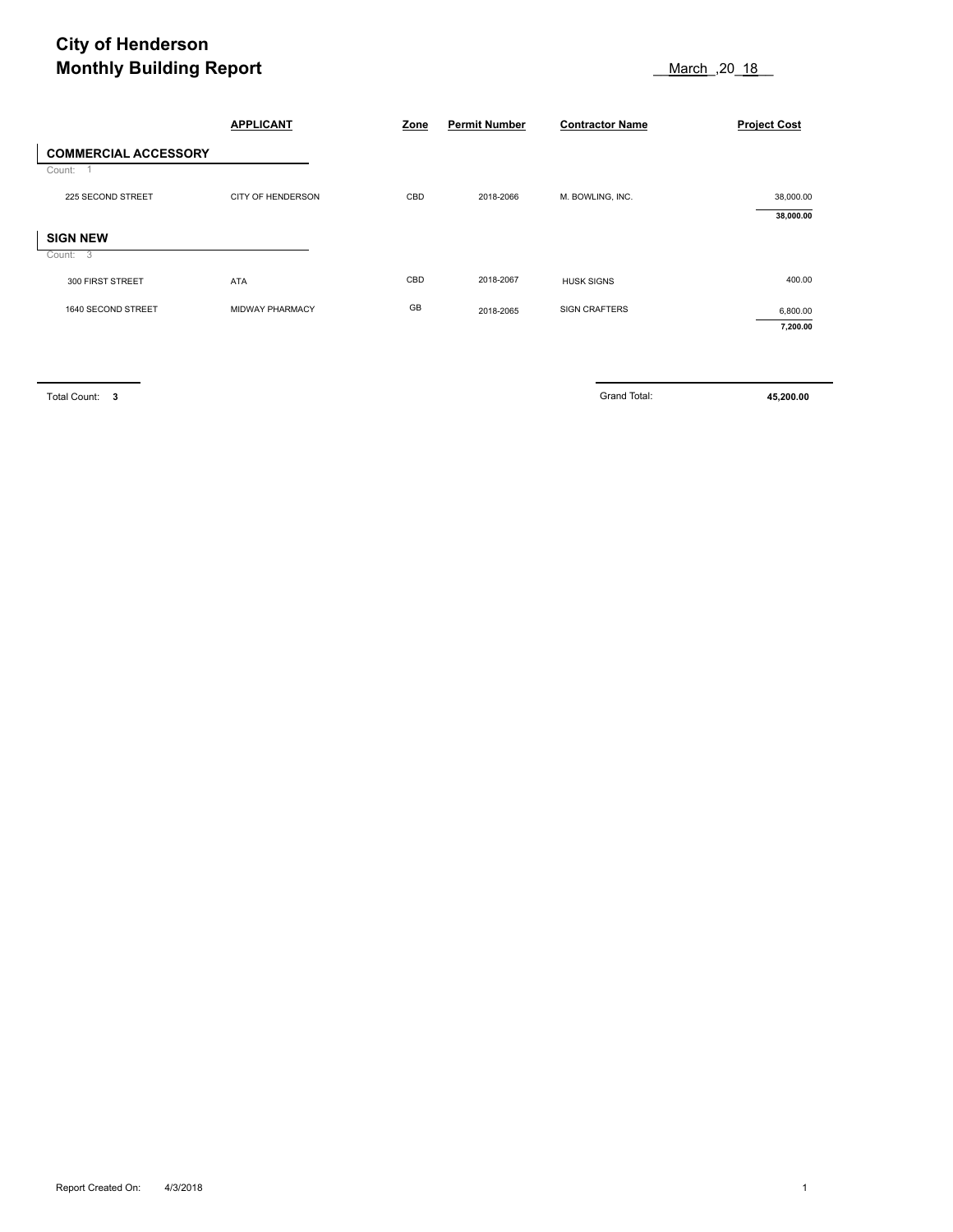## City of Henderson, KY **Monthly Permit Report March 2018**

| <b>Permit Number</b>                          | <b>Status</b> | <b>Created Date</b> | <b>Issued To</b>                         | <b>Service Address</b>                     | <b>Improvement Value</b>   |  |  |
|-----------------------------------------------|---------------|---------------------|------------------------------------------|--------------------------------------------|----------------------------|--|--|
| Permit Type COMM-ADD - Commercial Addition    |               |                     |                                          |                                            |                            |  |  |
| 2018-00000006                                 | Permit Issued | 03/20/2018          | <b>KELLY HAYDEN</b>                      | 300 HWY 2084 S<br>HENDERSON, KY 42420      | 18,000.00                  |  |  |
|                                               |               |                     |                                          | Totals<br>1                                | \$18,000.00<br>\$18,000.00 |  |  |
|                                               |               |                     |                                          |                                            |                            |  |  |
| Permit Type COMM-REMODEL - Commercial Remodel |               |                     |                                          |                                            |                            |  |  |
| 2018-00000002                                 | Permit Issued | 03/12/2018          | Midway Pharmacy / Trevor Ray             | 1640 SECOND ST<br>HENDERSON, KY 42420      | 11,000.00                  |  |  |
| 2018-00000003                                 | Permit Issued | 03/13/2018          | COMMUNITY UNITED METH HOSP INC           | 1305 N ELM ST<br>HENDERSON, KY 42420       | 10,000.00                  |  |  |
|                                               |               |                     |                                          | Totals<br>$\overline{2}$                   | \$21,000.00                |  |  |
|                                               |               |                     |                                          |                                            | \$10,500.00                |  |  |
| Permit Type MH-NEW - Manufactured Home New    |               |                     |                                          |                                            |                            |  |  |
| 2018-00010002                                 | Permit Issued | 03/12/2018          | Phillip Butler                           | 2820 SUNSET LN #47<br>HENDERSON, KY 42420  | 924.00                     |  |  |
| 2018-00010003                                 | Permit Issued | 03/12/2018          | <b>Bob VanZant</b>                       | 2 HOOVER CT<br>HENDERSON, KY 42420         | 29,000.00                  |  |  |
|                                               |               |                     |                                          | Totals<br>$\overline{2}$                   | \$29,924.00                |  |  |
|                                               |               |                     |                                          |                                            | \$14,962.00                |  |  |
| Permit Type SFR-ACC - Single Family Accessory |               |                     |                                          |                                            |                            |  |  |
| 2018-00005006                                 | Permit Issued | 03/15/2018          | TURNER ED STERLING & CINDY LEE           | 787 TIMBERS DR<br>HENDERSON, KY 42420      | 3,400.00                   |  |  |
| 2018-00005008                                 | Permit Issued | 03/15/2018          | <b>CULBREATH LLOYD R &amp; LANETTE M</b> | 703 RICHARDSON AVE<br>HENDERSON, KY 42420  | 3,851.00                   |  |  |
| 2018-00005009                                 | Permit Issued | 03/15/2018          | SCHU JONATHON M & SHELBY M               | 3208 SAND CASTLE DR<br>HENDERSON, KY 42420 | 1,200.00                   |  |  |
| 2018-00005017                                 | Permit Issued | 03/26/2018          | STEWART RAYMOND L                        | 422 MEADOW ST<br>HENDERSON, KY 42420       | 2,145.00                   |  |  |
|                                               |               |                     |                                          | Totals<br>4                                | \$10,596.00                |  |  |
|                                               |               |                     |                                          |                                            | \$2,649.00                 |  |  |
| Permit Type SFR-ADD - Single Family Addition  |               |                     |                                          |                                            |                            |  |  |
| 2018-00005010                                 | Permit Issued | 03/19/2018          | ROYSTER RONALD G & MARSHA C              | 115 S MAIN ST<br>HENDERSON, KY 42420       | 17,000.00                  |  |  |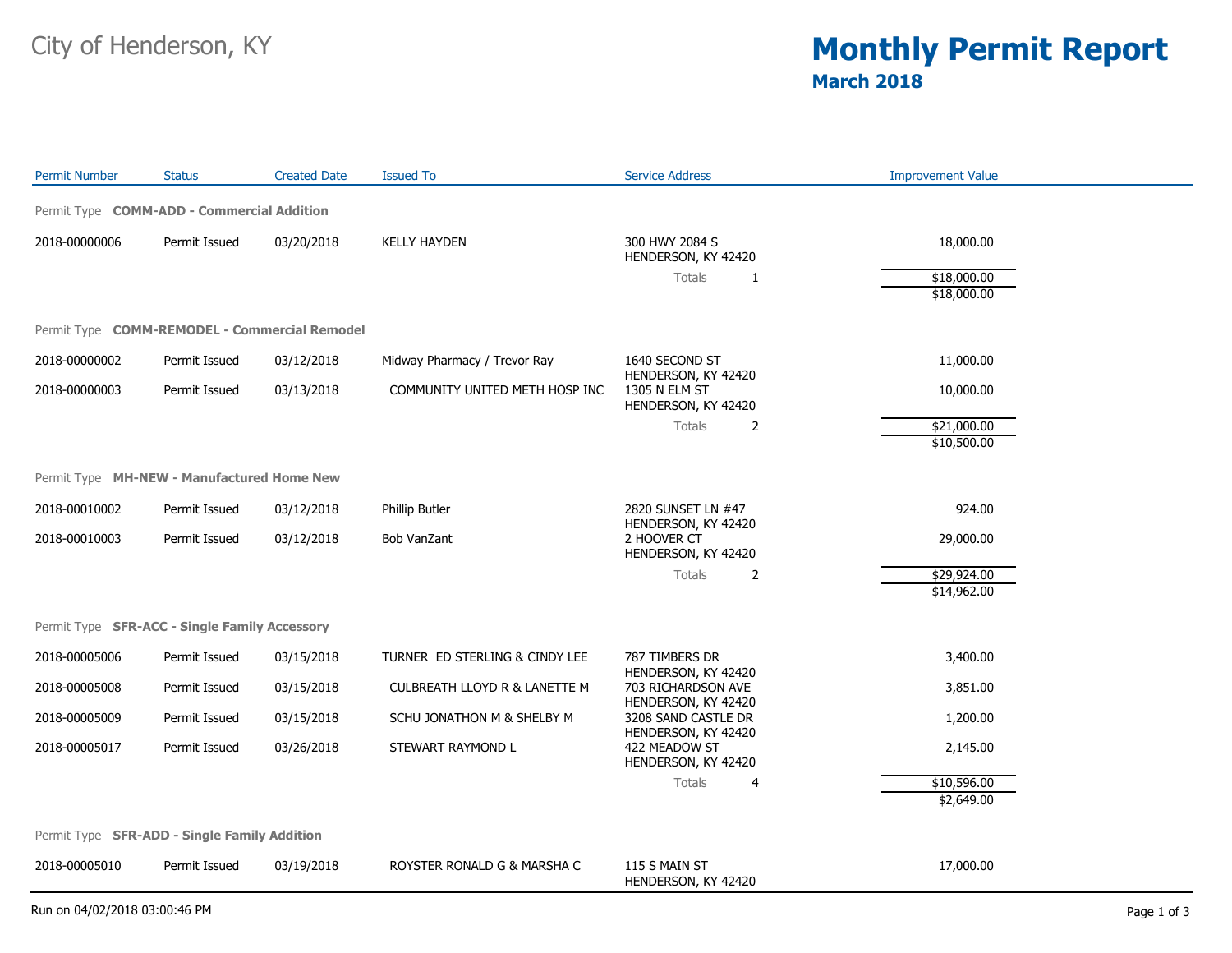## City of Henderson, KY **Monthly Permit Report March 2018**

| <b>Permit Number</b>                                 | <b>Status</b>                                                                                           | <b>Created Date</b> | <b>Issued To</b>                               | <b>Service Address</b>                        | <b>Improvement Value</b> |  |
|------------------------------------------------------|---------------------------------------------------------------------------------------------------------|---------------------|------------------------------------------------|-----------------------------------------------|--------------------------|--|
| Permit Type SFR-ADD - Single Family Addition         |                                                                                                         |                     |                                                |                                               |                          |  |
| 2018-00005011                                        | Permit Issued                                                                                           | 03/19/2018          | ERIC STINSON                                   | 938 SECOND ST                                 | 6,000.00                 |  |
| 2018-00005012                                        | HENDERSON, KY 42420<br>Permit Issued<br>POWELL GARY A & KIMBERLY P<br>03/20/2018<br>HENDERSON, KY 42420 |                     | 1009 RUNNING CREEK CT                          | 15,636.00                                     |                          |  |
|                                                      |                                                                                                         |                     |                                                | Totals<br>3                                   | \$38,636.00              |  |
|                                                      |                                                                                                         |                     |                                                |                                               | \$12,878.67              |  |
| Permit Type SFR-NEW - Single Family New Construction |                                                                                                         |                     |                                                |                                               |                          |  |
| 2018-00005005                                        | Permit Issued                                                                                           | 03/14/2018          | JAGOE HOMES INC                                | 8046 HARPETH GLEN TRCE<br>HENDERSON, KY 42420 | 169,000.00               |  |
| 2018-00005007                                        | Permit Issued                                                                                           | 03/15/2018          | HABITAT FOR HUMANITY OF<br><b>HENDERSON KY</b> | 1412 WASHINGTON ST<br>HENDERSON, KY 42420     | 74,000.00                |  |
| 2018-00005013                                        | Permit Issued                                                                                           | 03/22/2018          | MCCLURE ERNESTINE                              | 513 S INGRAM ST<br>HENDERSON, KY 42420        | 98,900.00                |  |
| 2018-00005014                                        | Permit Issued                                                                                           | 03/22/2018          | CHANDLER PAUL & LINDA                          | 39 MEADOW ST<br>HENDERSON, KY 42420           | 99,950.00                |  |
|                                                      |                                                                                                         |                     |                                                | Totals<br>4                                   | \$441,850.00             |  |
|                                                      |                                                                                                         |                     |                                                |                                               | \$110,462.50             |  |
| Permit Type SFR-REMODEL - Single Family Remodel      |                                                                                                         |                     |                                                |                                               |                          |  |
| 2018-00005018                                        | Permit Issued                                                                                           | 03/28/2018          | STEVEN MATTHEW GIBSON ETAL                     | 510 TENTH PL<br>HENDERSON, KY 42420           | 15,000.00                |  |
|                                                      |                                                                                                         |                     |                                                | Totals<br>1                                   | \$15,000.00              |  |
|                                                      |                                                                                                         |                     |                                                |                                               | \$15,000.00              |  |
| Permit Type SIGN - Sign                              |                                                                                                         |                     |                                                |                                               |                          |  |
| 2018-00013002                                        | Permit Issued                                                                                           | 03/12/2018          | Henderson Brewing Co.                          | 737 SECOND ST<br>HENDERSON, KY 42420          | 1,000.00                 |  |
| 2018-00013004                                        | Permit Issued                                                                                           | 03/16/2018          | ALVEY'S SIGN CO                                | 2630 HWY 41 N STE C<br>HENDERSON, KY 42420    | 6,250.00                 |  |
| 2018-00013005                                        | Permit Issued                                                                                           | 03/19/2018          | CORPUS REALTY CO LLC                           | 1228 N ELM ST<br>HENDERSON, KY 42420          | 2,339.00                 |  |